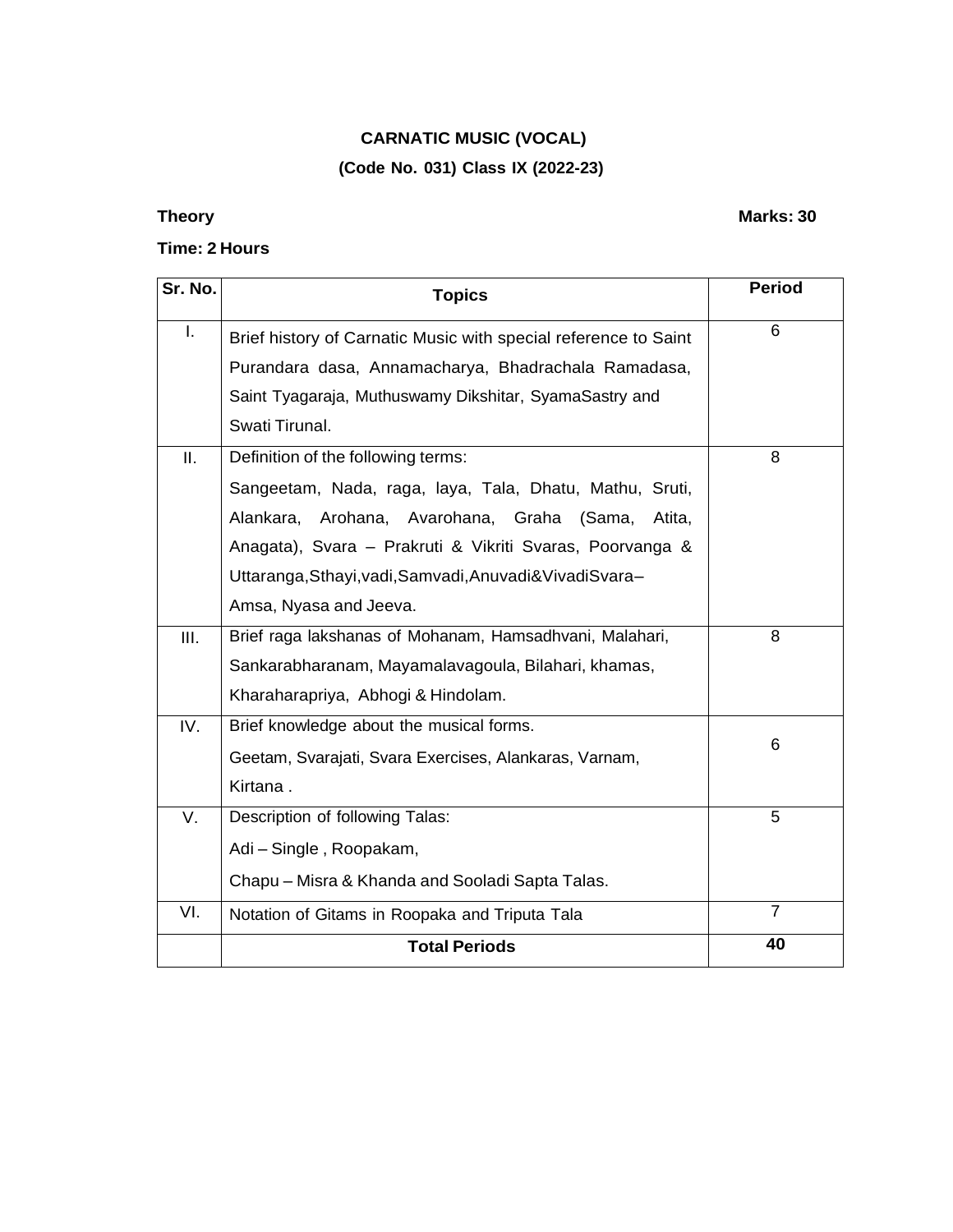### **Format of written examination for class IX**

**Theory Marks: 30**

### **Time: 2 Hours**

| <b>Sections</b>                                              | <b>Marks</b> |
|--------------------------------------------------------------|--------------|
| Section I                                                    |              |
| Six MCQ based on all the above mentioned topic               | 6 Marks      |
| <b>Section II</b>                                            |              |
| Notation of Gitams in above mentioned Tala                   | 6 Marks      |
| Writing of minimum Two Raga-lakshana from prescribed list in | 6 Marks      |
| the syllabus.                                                |              |
| <b>Section III</b>                                           | 6 marks      |
| Biography                                                    |              |
| <b>Musical Forms</b>                                         |              |
| <b>Section IV</b>                                            | 6 marks      |
| Description of talas, illustrating with examples             |              |
| Short notes of minimum 05 technical terms from the topic II. |              |
| Definition of any two from the following terms               |              |
| (Sangeetam, Nada, Raga, Sruti, Alankara, Svara)              |              |
| <b>Total Marks</b>                                           | 30 marks     |
|                                                              |              |

**Note: -** Examiners should set atleast seven questions in total and the students should answer five questions from them, including two Essays, two short answer and short notes questions based on technical terms will be compulsory.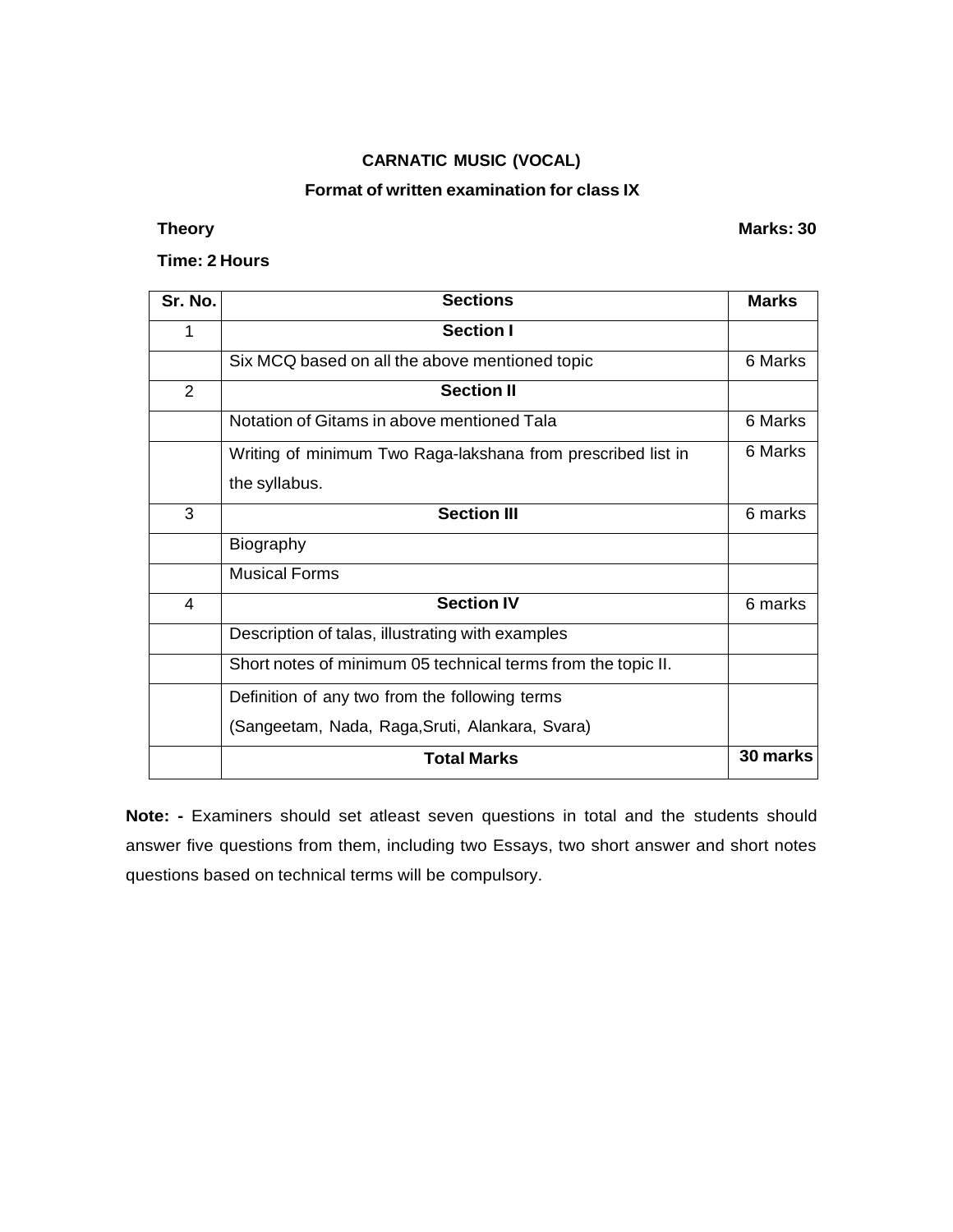## **Class IX (2022-23)**

## **Practical**

| Sr. No. | <b>Topics</b>                                                                                                                                                 | <b>Periods</b> |
|---------|---------------------------------------------------------------------------------------------------------------------------------------------------------------|----------------|
| I.      | Vocal exercises - Svaravalis, Hechchu and Taggu Sthayi,<br>three degrees of speed. Sapta tala Alankara is only in one<br>speed, other two speeds are deleted. | 18             |
| Ш.      | Simple Geetams - Two Pillari Gitams, two Sadharana<br>Geetams or Sanchari Geetams.                                                                            | 10             |
| III.    | Simple Svarajatis in Khamas and Bilahari raga.                                                                                                                | 18             |
| IV.     | Four Adi tala Varnams in two degrees of speed.                                                                                                                | 18             |
| V.      | 5 Keertanas in the ragas prescribed.                                                                                                                          | 22             |
| VI.     | Svarajnanam test in the prescribed<br>learnt<br>ragas<br>and<br>compositions.                                                                                 | 08             |
| VII.    | Singing of one Devarnama, one Patriotic song.                                                                                                                 | 06             |
|         | Total                                                                                                                                                         | 100            |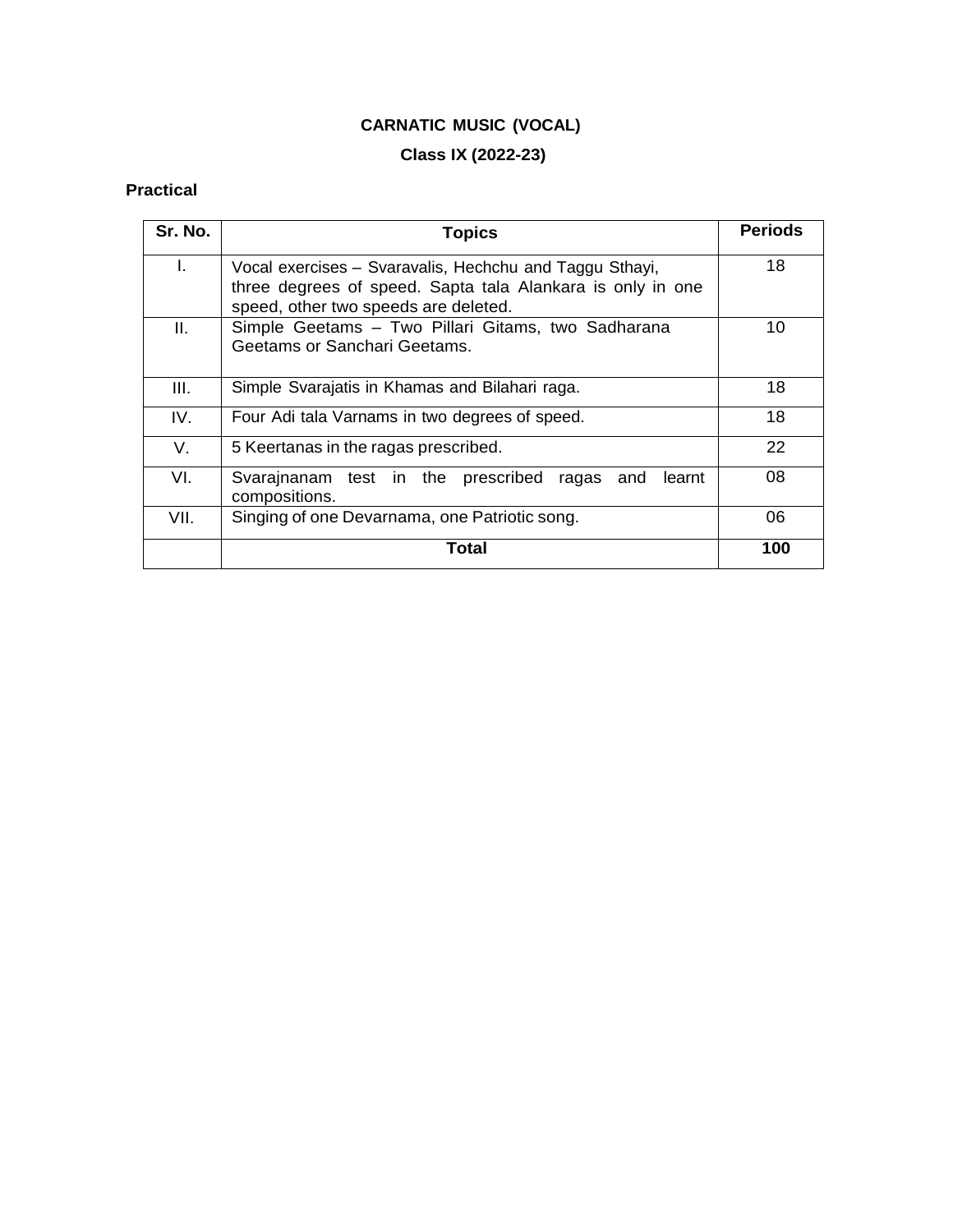## **Format of Examination for Class IX**

| Sr. No.      | <b>Topics</b>                                                 | <b>Marks</b> |
|--------------|---------------------------------------------------------------|--------------|
|              |                                                               |              |
|              | Questions based on vocal exercises in three degrees of speed. | 6 Marks      |
| $\mathbf{H}$ | Geetam – At least two from the syllabus                       | 6 Marks      |
| Ш            | Questions based on Swarajatis taught                          | 8 Marks      |
| IV           | Singing of Varnams in two degrees of speed                    | 8 Marks      |
| V            | Questions based on Keertanas learnt.                          | 16 Marks     |
| (i)          | Rendering of Kirtana                                          |              |
| (ii)         | Swarajnanam test                                              |              |
| (iii)        | Details of the ragas                                          |              |
| VI           | Singing of one or two item from the topic VI                  | 6 Marks      |
|              | Total                                                         | 50 Marks     |

**Internal Assessment – 20 Marks Total 70 Marks**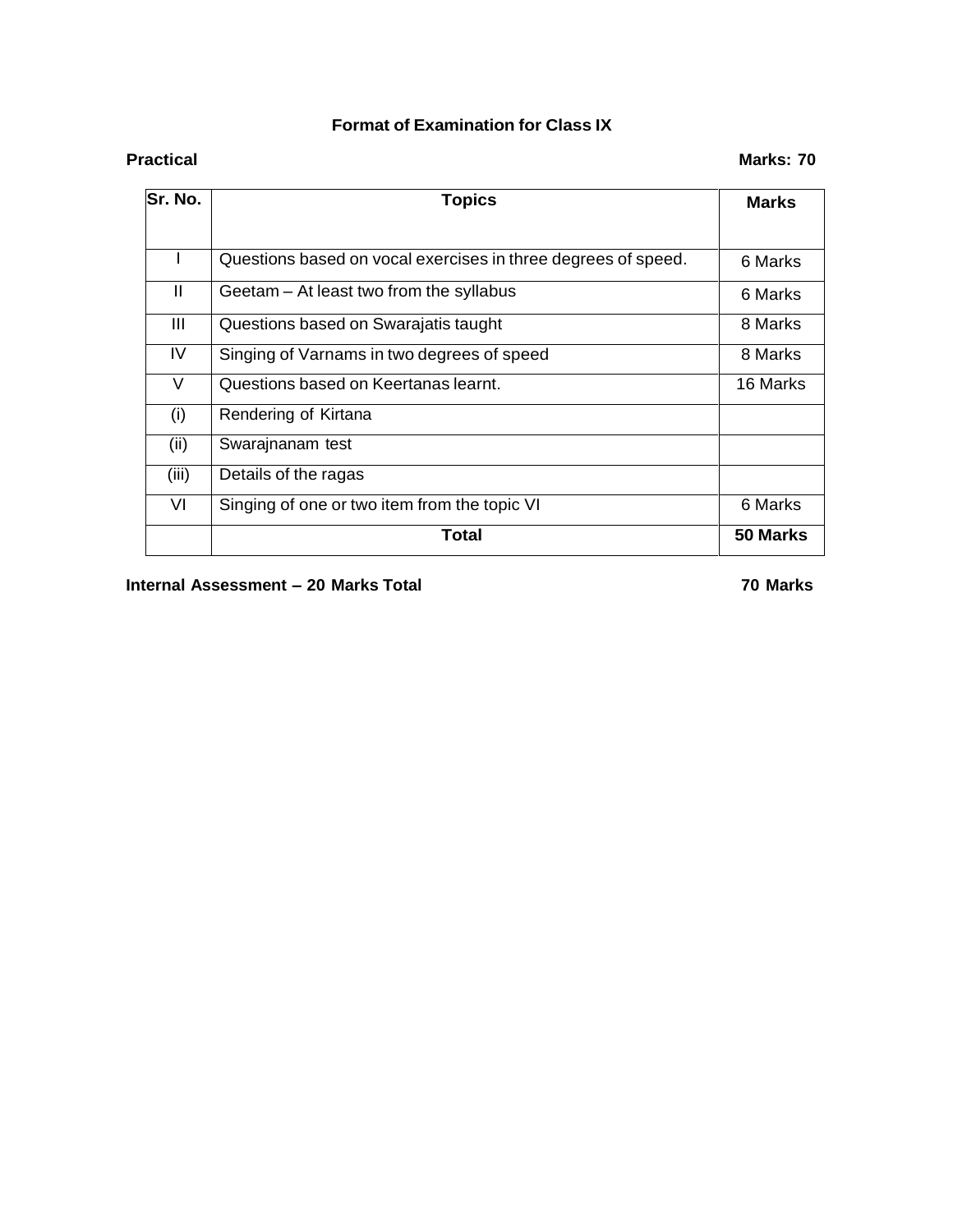## **Class X (2022-23)**

### **Theory Time:2 hrs.**

| Sr. No. | <b>Topics</b>                                                                                                                                            | <b>Periods</b> |
|---------|----------------------------------------------------------------------------------------------------------------------------------------------------------|----------------|
| L.      | Brief knowledge of Raga classification.                                                                                                                  | 6              |
| Ш.      | Brief knowledge of scheme of 72 Melakarta.                                                                                                               | 6              |
| III.    | Knowledge of Ragas Prescribed - Suddha Dhanyasi,<br>Sriranjani, Suddha Saveri, Bhairavi Keeravani, Kambhoji,<br>Ananda Bhairavi.                         | 8              |
| IV.     | Detailed knowledge of Kriti with explanation of decorative<br>angas, Varnams - Tana Varnam & Pada Varnam.                                                | 6              |
| V.      | Rudiments of notation & writings of notations of Varnamas<br>and Geetams. Deleted the number Varnams and<br>Geetam in to one.                            | 8              |
| VI.     | Life and contribution of the following 20 <sup>th</sup> Century<br>Composers:<br>otisvaralyer<br>a.<br>PapanasamSivan<br>b.<br>G.N.Balasubramaniam<br>c. | 6              |
|         | <b>Total Periods</b>                                                                                                                                     | 40             |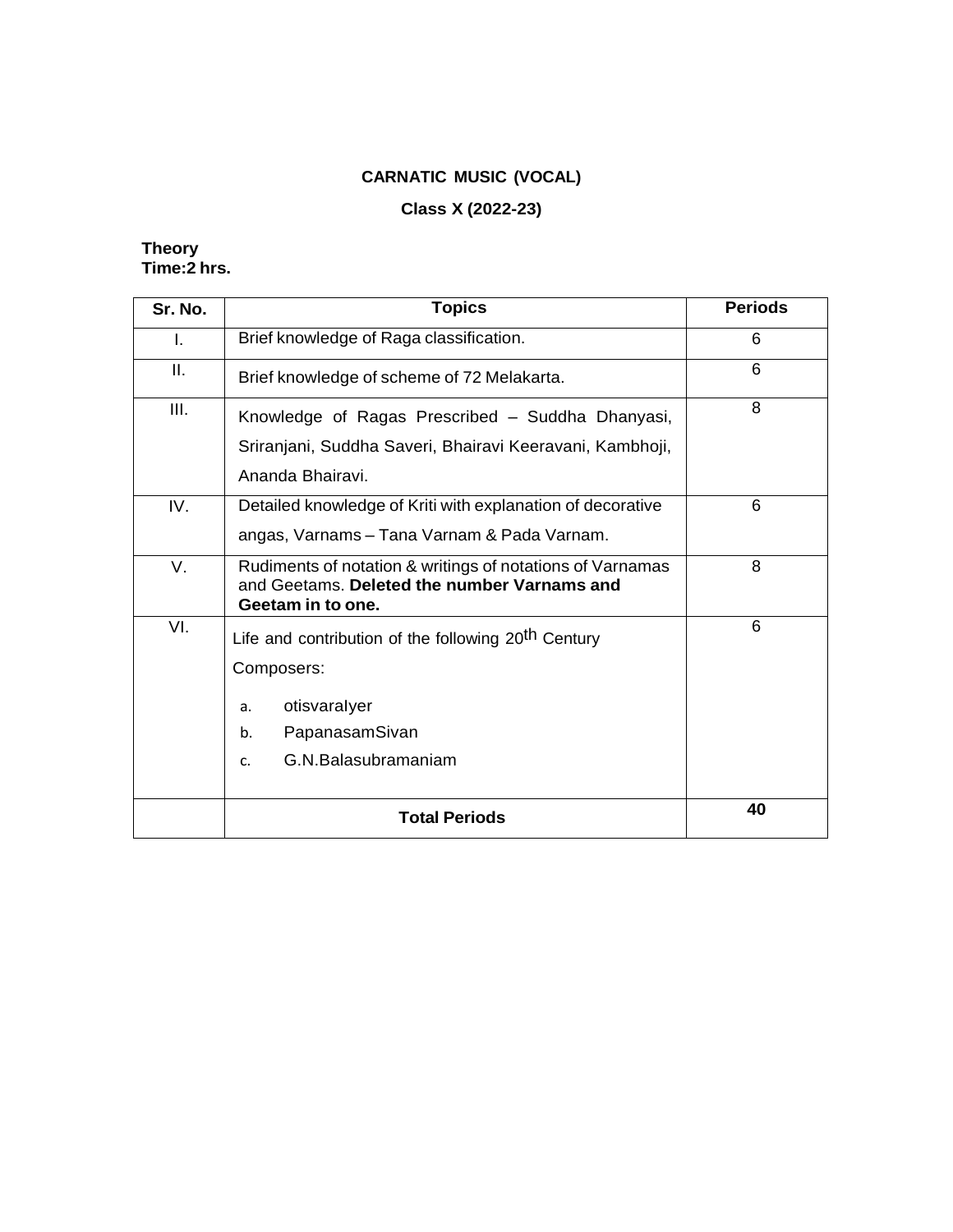### **Format for class X(2022-23)**

## **Theory**

#### **Time:2 hrs Marks: 30**

| Sr. No. | <b>Sections</b>                                                           | Marks    |
|---------|---------------------------------------------------------------------------|----------|
| 1       | <b>Section I</b>                                                          |          |
|         | 6 MCQ based on all topics                                                 | 06 Marks |
| 2       | <b>Section II</b>                                                         |          |
|         | Knowledge of writing notations of varnams &<br>Gitams(compulsory)         | 06 Marks |
|         | Brief knowledge of Ragas prescribed (compulsory)                          | 06 Marks |
| 3       | <b>Section III</b>                                                        | 06 Marks |
|         | (Essay) 72 Melakarta Scheme                                               |          |
|         | (Essay) Classification of Ragas                                           |          |
|         | (Essay) based on the musical forms prescribed                             |          |
| 4       | <b>Section IV</b>                                                         | 06 Marks |
|         | Short notes based on whole syllabus. Any three out of the<br>given choice |          |
|         | Life and contribution of anyone composer mentioned in<br>topic-VI         |          |

**Note:** Question paper should contain at least seven question, out of which candidates are expected to answer five in all. In which questions based on Notation & Ragalakshanas are compulsory. Question No 1 & 2 are compulsory. All questions carry equal marks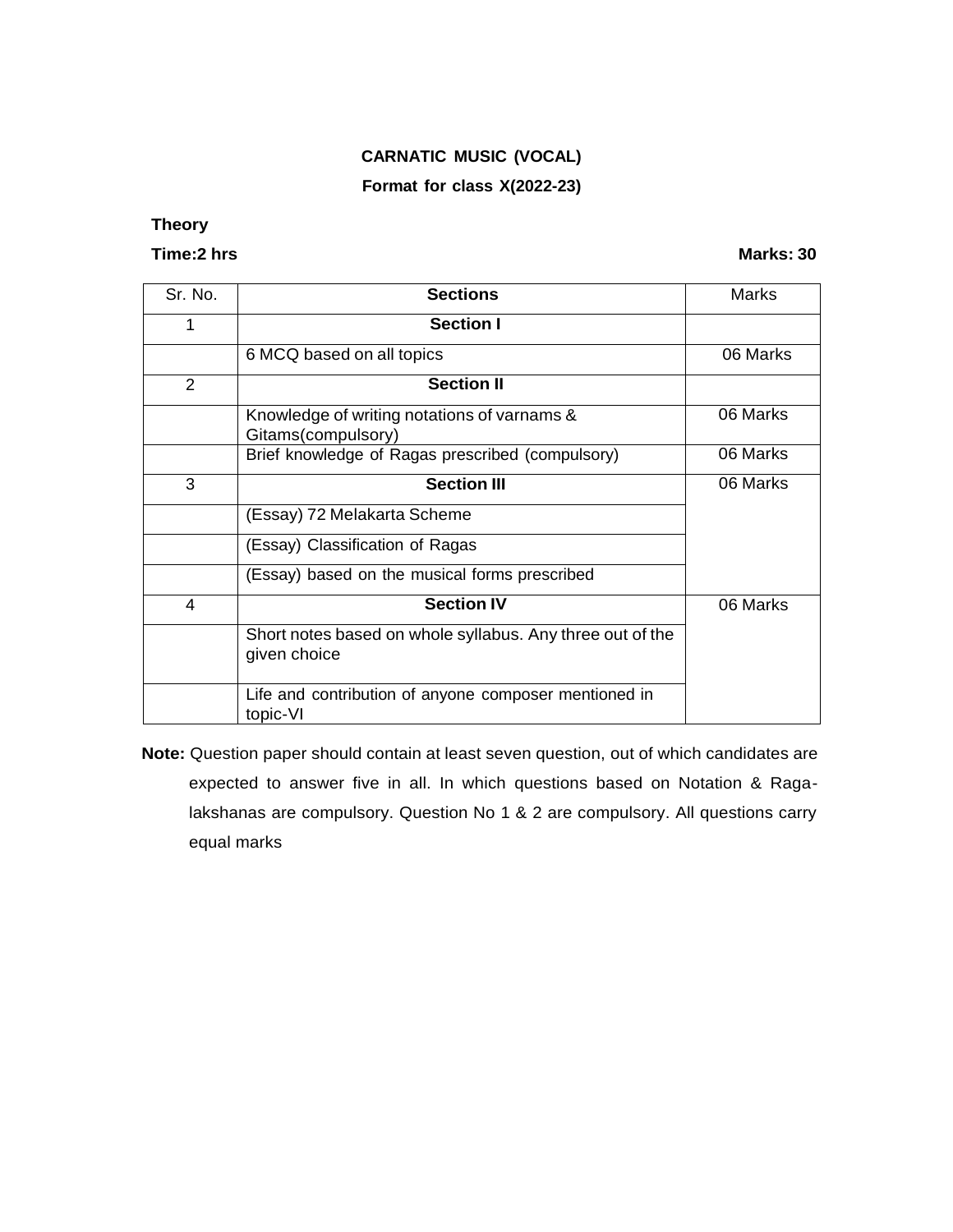#### **CARNATIC MUSIC (VOCAL) Practical Syllabus for Class X Examination**

### **Practical**

| Sr. No. | <b>Topics</b>                                                                                                                                                                              | <b>Marks</b> |
|---------|--------------------------------------------------------------------------------------------------------------------------------------------------------------------------------------------|--------------|
| I.      | Singing of Alankaras and Svaravalis in a Raga<br>other than<br>Mayamalavagoula.                                                                                                            | 12           |
| Ш.      | Rendering of taught Varnams (at least four) in two degrees of speed.                                                                                                                       | 5            |
| III.    | Five Kritis in total using Adi tala, Rupaka and Chapu Tala.                                                                                                                                | 15           |
| IV.     | Any one out of Devarnama, Tiruppugazh, Patriotic song and one folk<br>song.                                                                                                                | 08           |
| V.      | Svarajnanam test based on the prescribed ragas and taught<br>compositions.                                                                                                                 | 5            |
| VI.     | Singing Svarakalpana in first speed for the compositions taught in<br>Suddha Saveri, Keeravani and Sri Ranjan. It has been reduced to<br>Singing Svara kalpana reduced to only in one Raga | 5            |
|         | Total Marks                                                                                                                                                                                | 50           |

## **Internal Assessment: 20 Marks 70 Marks**

 External examiners have to be arranged for 50 marks of the Practical examination.